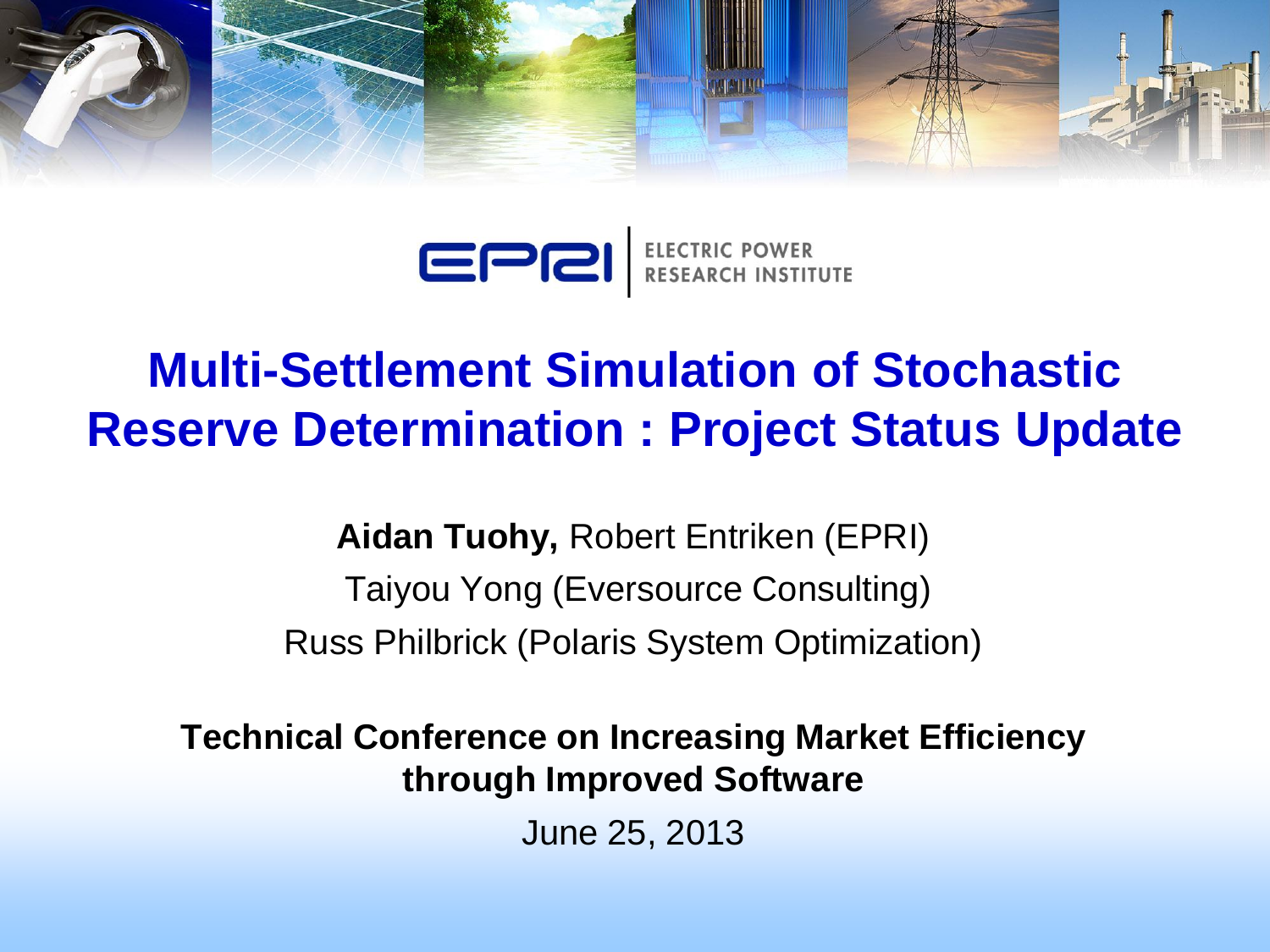### **Outline**

- Project Background
- Case study based on CAISO
- Results and insights into modeling
- Conclusions



### *This is a work in progress with increasing realism*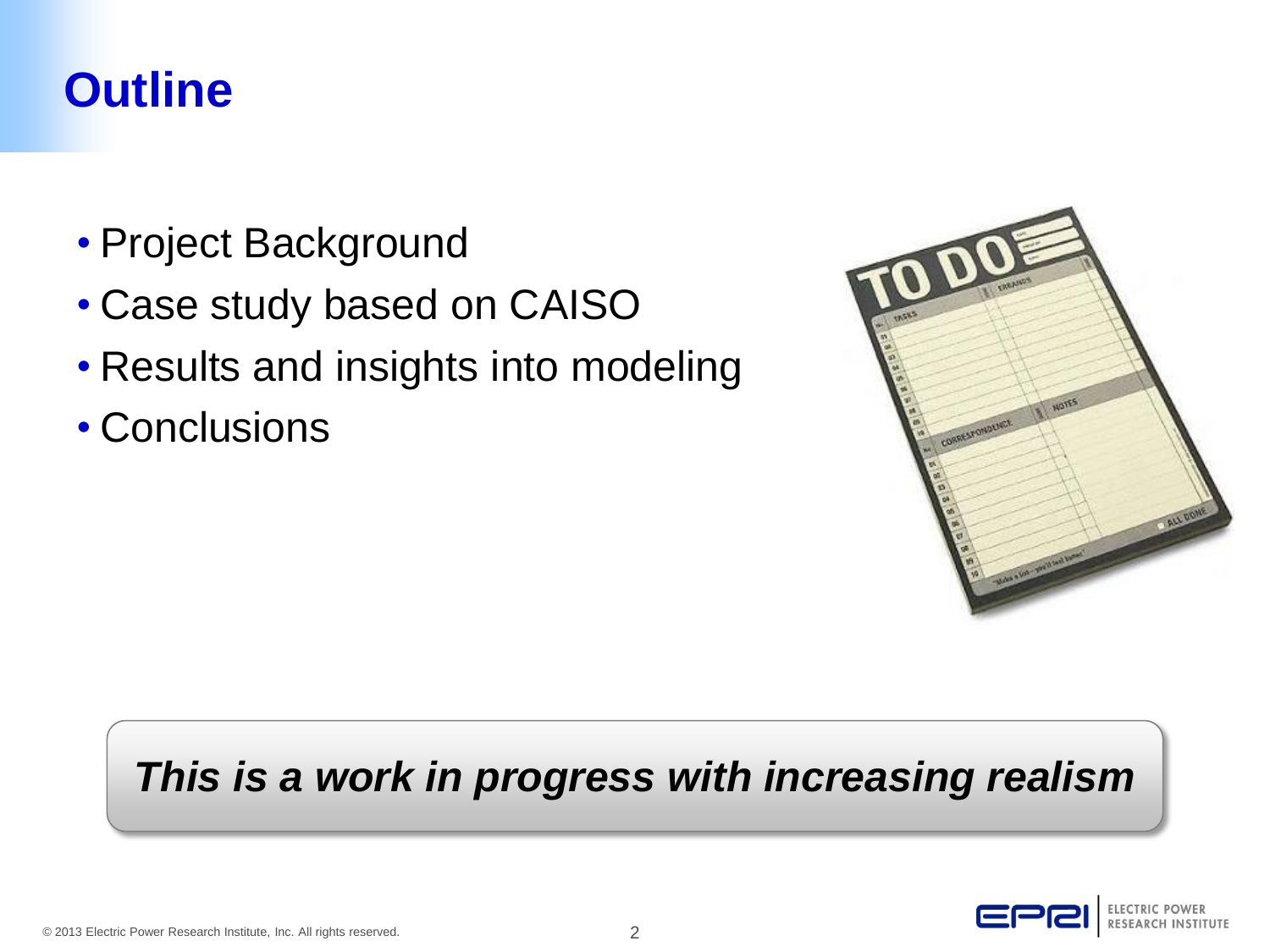### **Background**

### *Traditional reserve procurement may not be efficient or sufficiently reliable under future system conditions*

- We need methods to dynamically procure reserve in anticipation of dynamic system conditions
	- Wind ramping
	- Uncertain production and demand
- Stochastic modeling offers hope of accomplishing this
	- A drawback is a lack of transparency
- Use dynamic reserve requirements from an *off-line* calculation fed into current operating practice

*This offers augmentation with minimum disruption*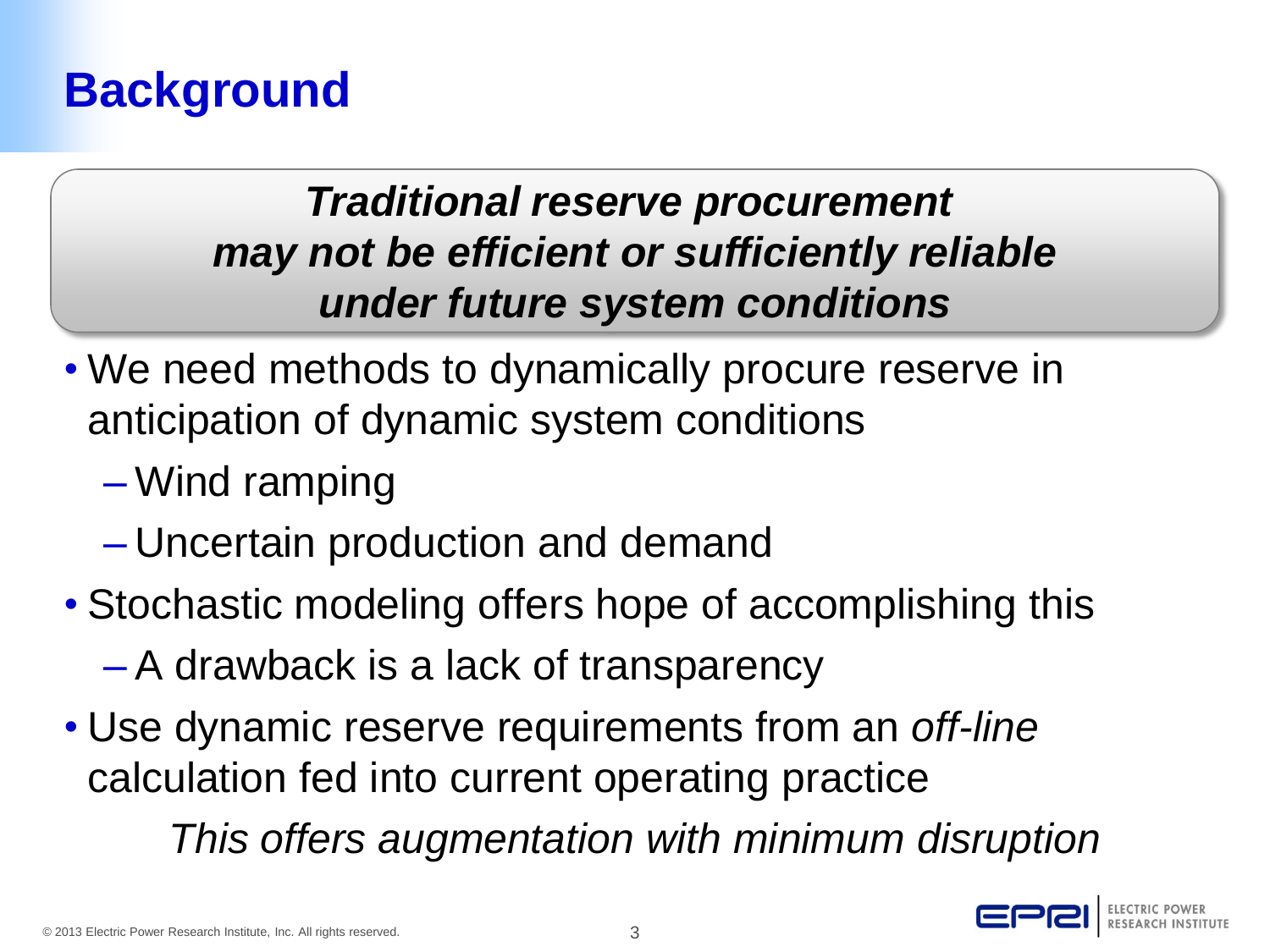## **Concepts**

• Dynamic Reserve Determination in a *Complete Stochastic Process*



Testing the ability to redispatch to meet the uncertainties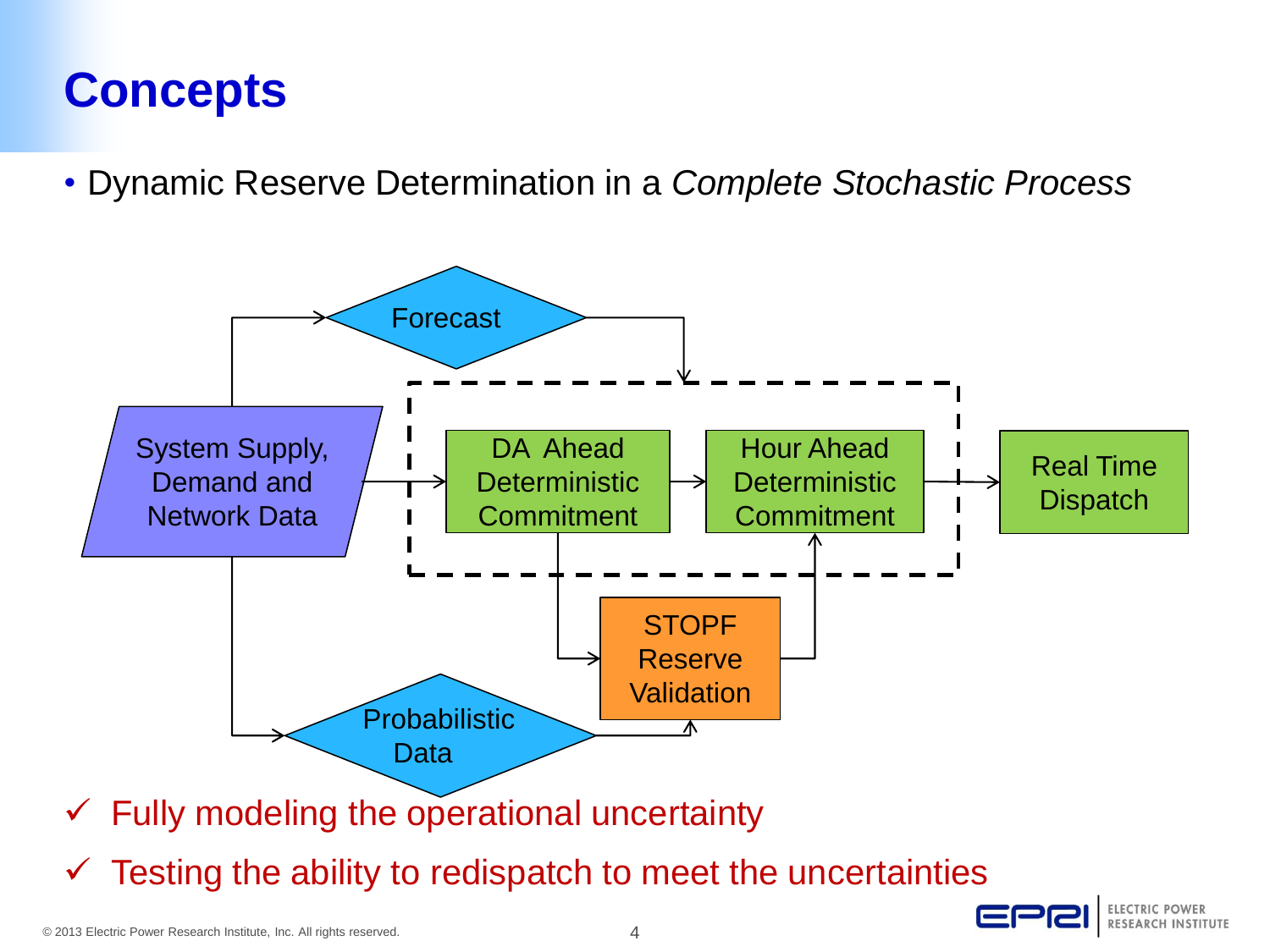## **Concepts**

• Dynamic Reserve Determination implementation in PSO



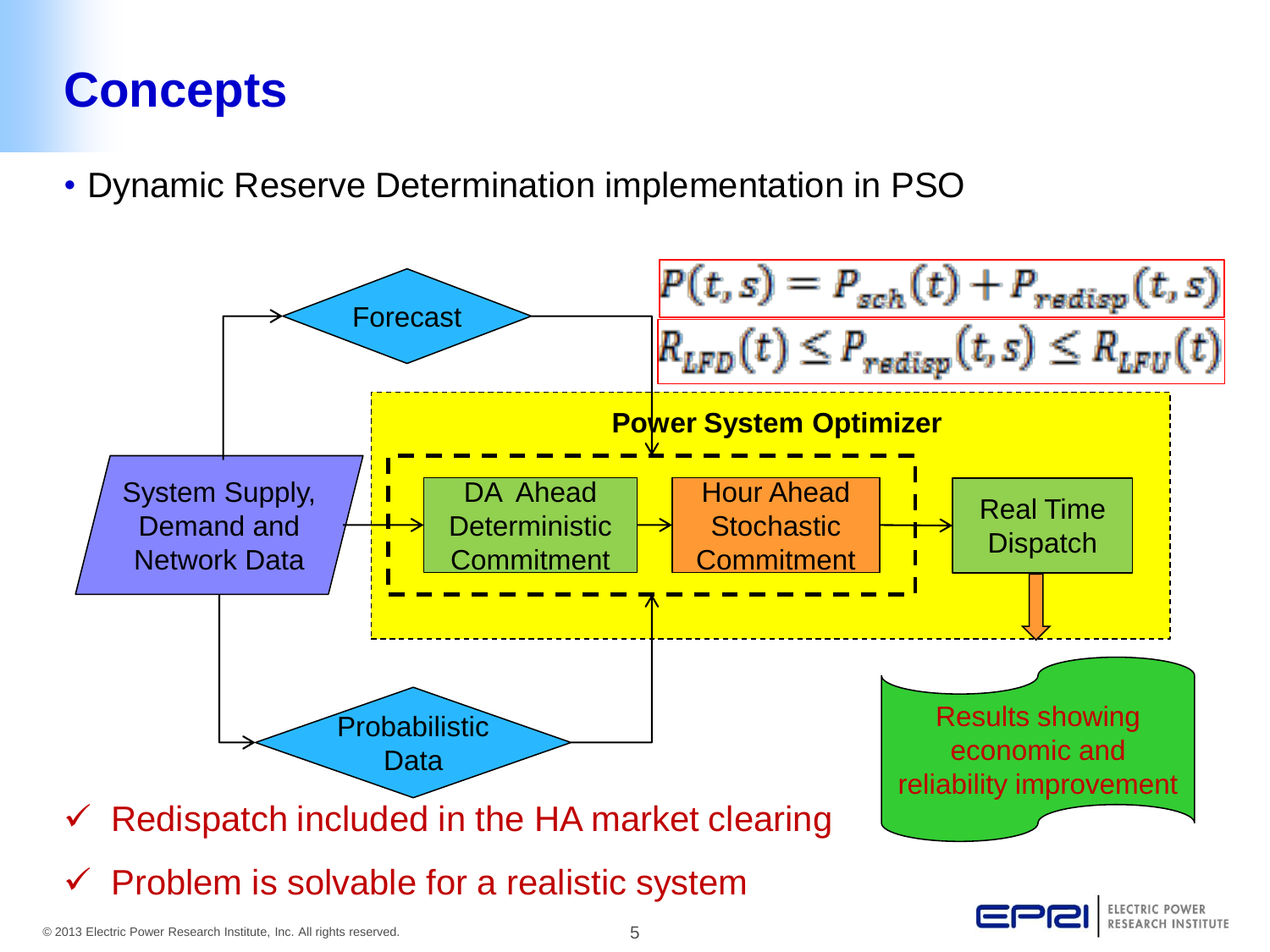# **CAISO case study**

- Last year: showed overall concepts of multi-settlement approach
- This update: Larger more realistic system studied CAISO
- Extended supply/demand model for the WECC region
- Handle multiple, varied forecast errors
	- Multiple wind locations
	- Multiple load centers with DR resources
- Challenges to manage data and benchmark output
	- Data from traditional tools may not be suitable for these new techniques
- Challenges to scale the algorithm
	- Utilize model decomposition with sampling?

*New work in past year on larger more realistic test system*

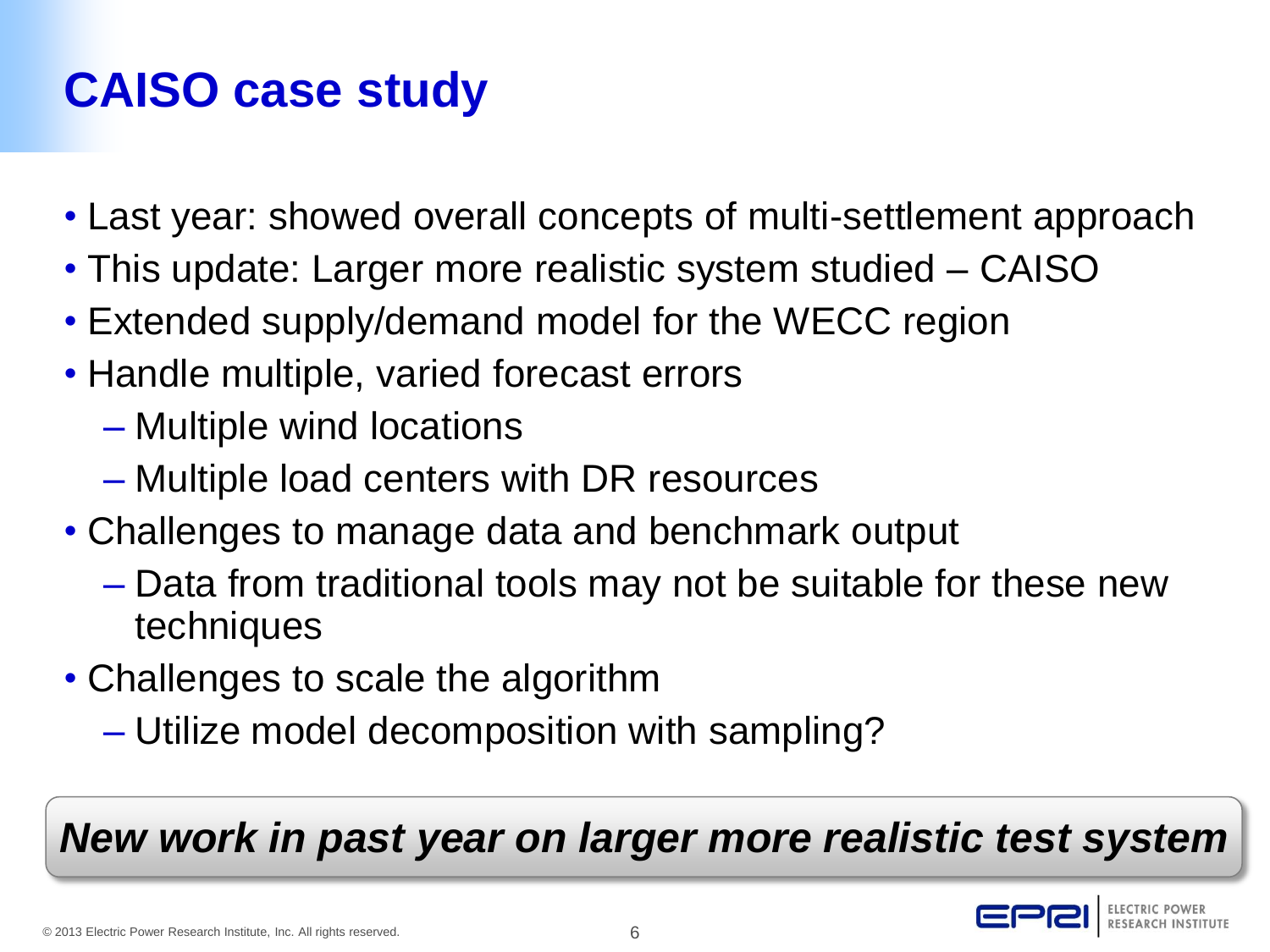# **Main insight: stochastic modeling is practical**

#### **The Studied Case:** Modified WECC Zonal Model

| No. of<br><b>Resources</b>                  | No. of Dispatchable<br><b>Resources</b>    | <b>No. of Resources</b><br>with Fixed Schedules | No. of Loads |
|---------------------------------------------|--------------------------------------------|-------------------------------------------------|--------------|
| 1592                                        | 1466                                       | 126                                             | 39           |
| No. of<br><b>Resources in</b><br>Commitment | No. of Resources<br><b>Committed in DA</b> | No. of Resource<br><b>Committed in HA</b>       | No. of Areas |
| 1112                                        | 877                                        | 235                                             |              |

#### **Simulation Setup and Performance:** Total Runs per day = 1 DA + 96 HA + 288 RT

| Sequence  | No. of<br>Intervals | Decision<br>Horizon<br>(minute) | Advisory<br>Horizon<br>(minute) | No. of<br><b>Scenarios</b> | <b>Average Execution</b><br>Time/Run (second) –<br>Thinkpad T430, i7-<br>3520M, 8GB Memory |
|-----------|---------------------|---------------------------------|---------------------------------|----------------------------|--------------------------------------------------------------------------------------------|
| DA        | 36                  | 24*60                           | $12*120$                        |                            | 20                                                                                         |
| <b>HA</b> | 10                  | $1*15$                          | $9*15$                          | 10                         | 50                                                                                         |
| <b>RT</b> | 12                  | $1*5$                           | $11*5$                          |                            | 8                                                                                          |



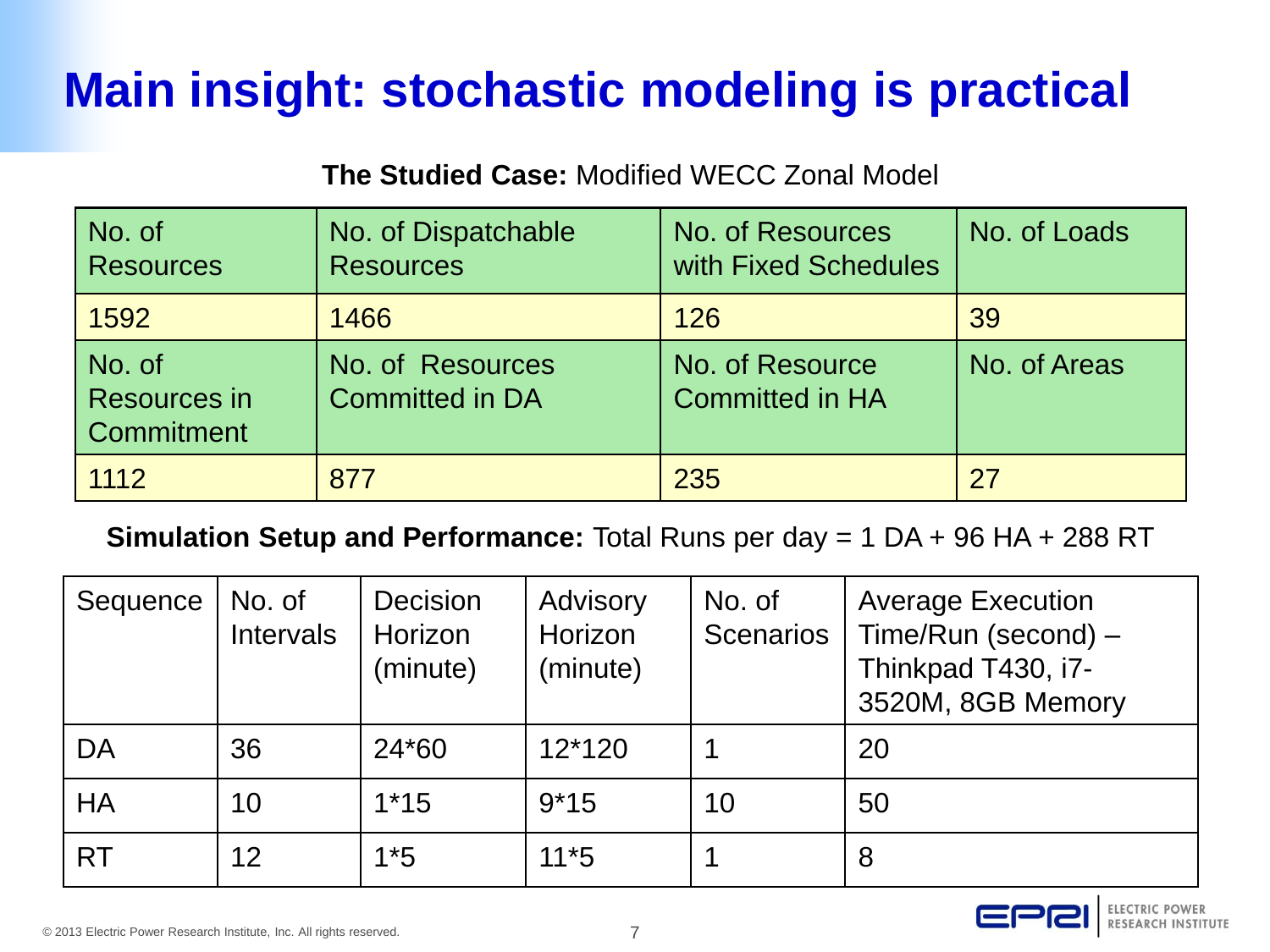## **Preliminary Results**

- Case Study July 1 to 10, 2020
	- Deterministic Case
		- Compare 33% Study
		- Energy prices, energy mix
		- Regulation and LF reserve prices
		- 3-cycle prices and dispatch
	- Stochastic Cases
		- Scenario creation

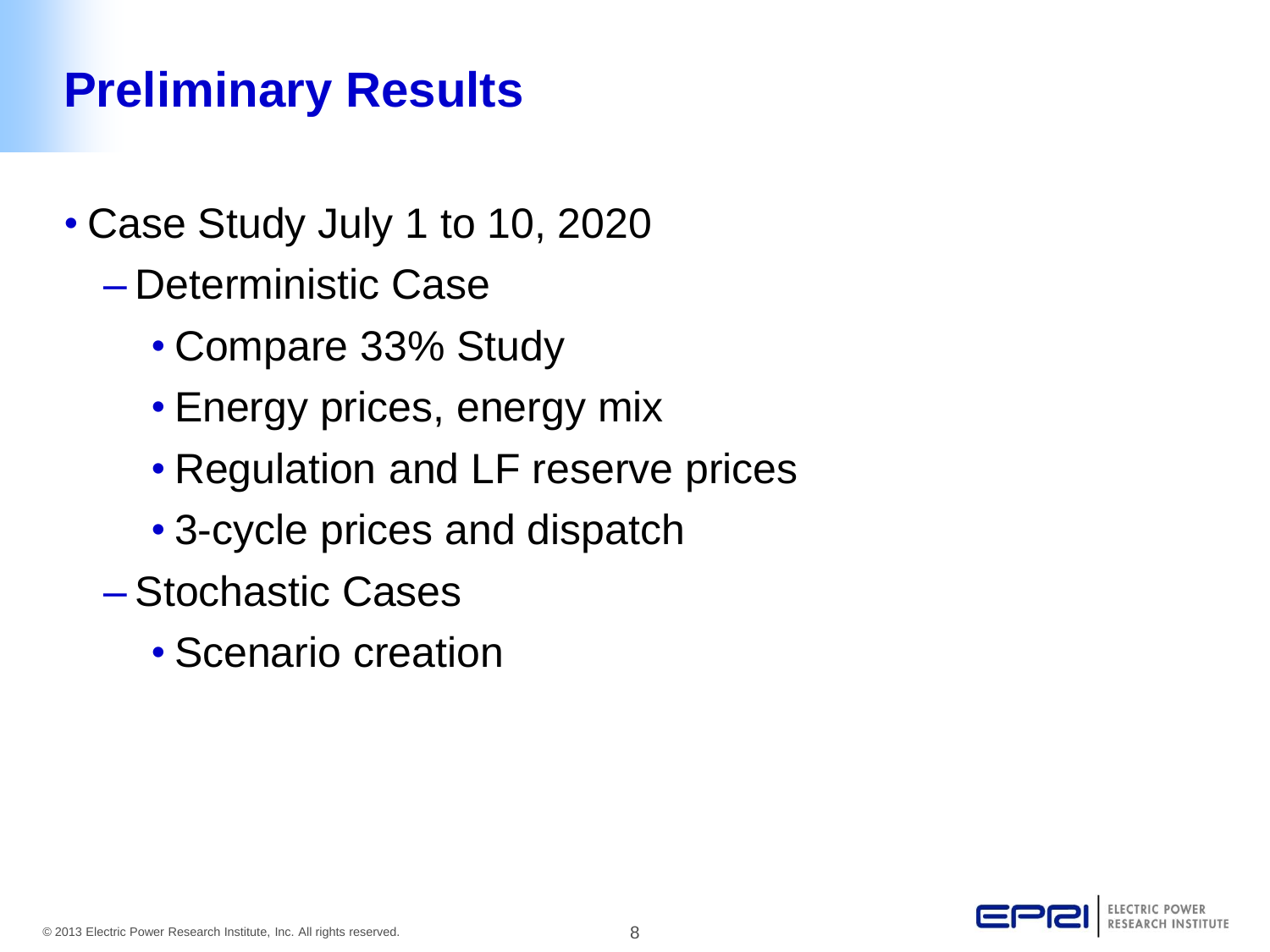### **Preliminary Results**



**SCE Zonal DA Energy Price Comparison**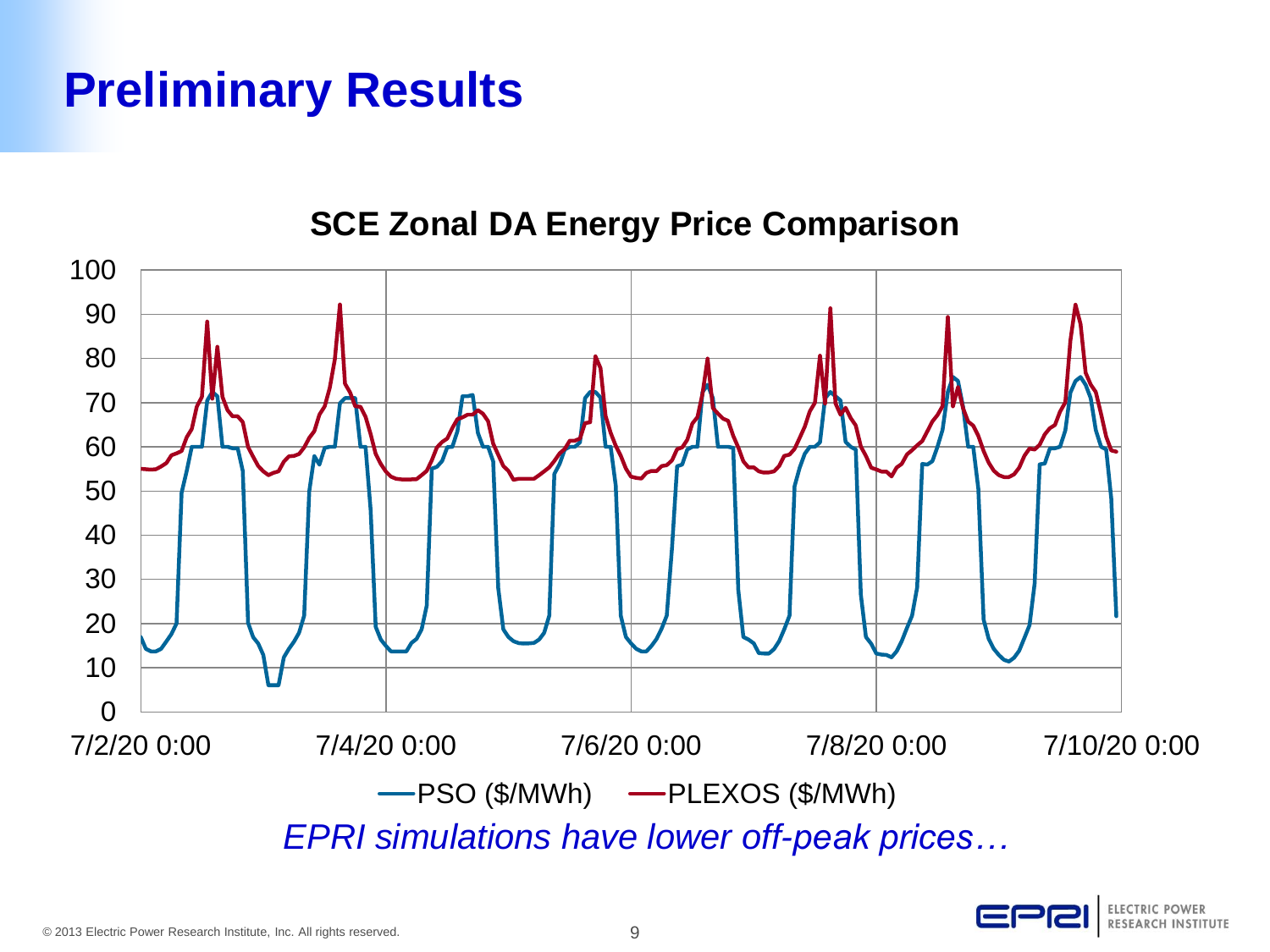### **Preliminary Results**

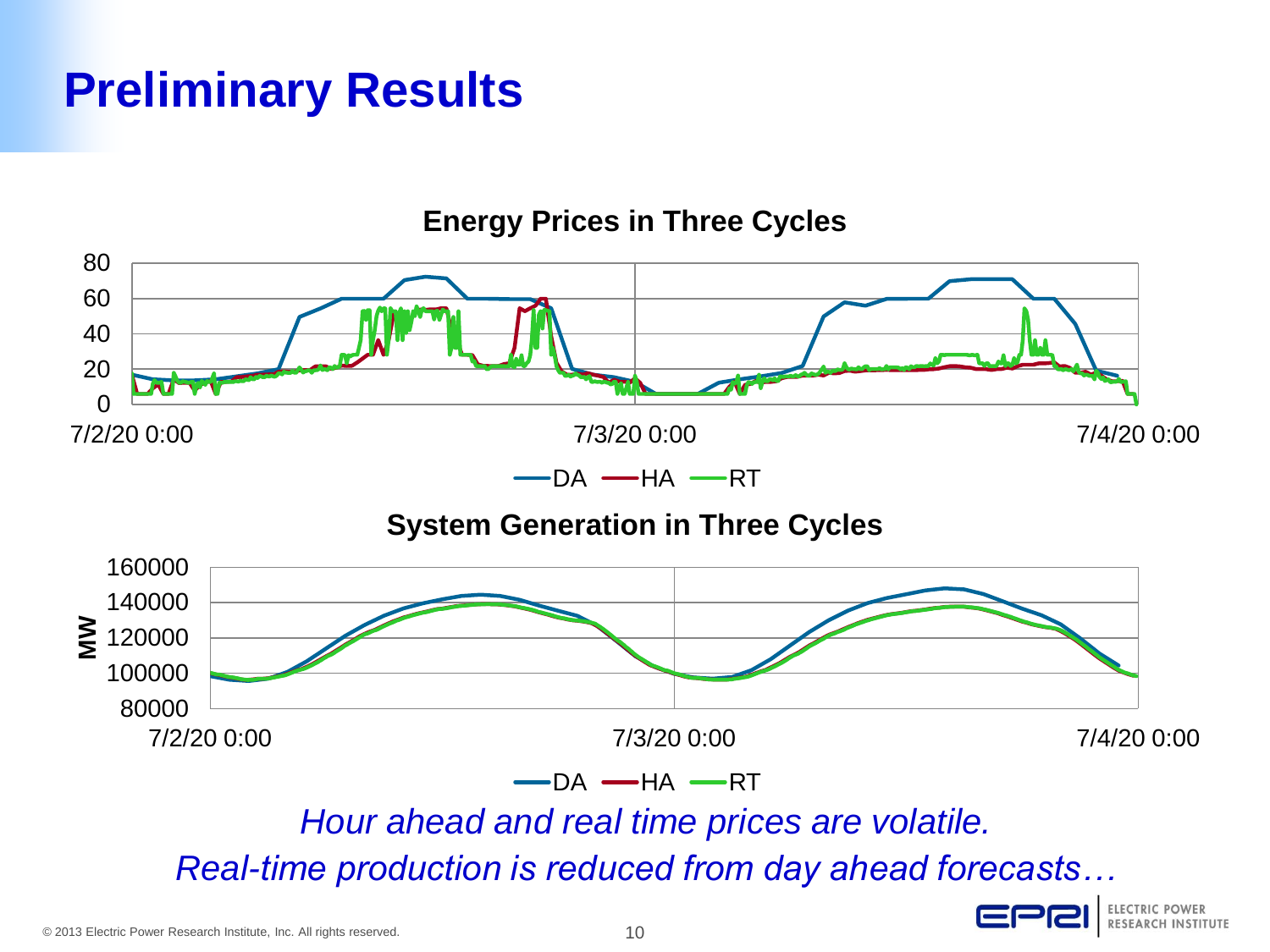

### *Wind and solar forecasts are added together*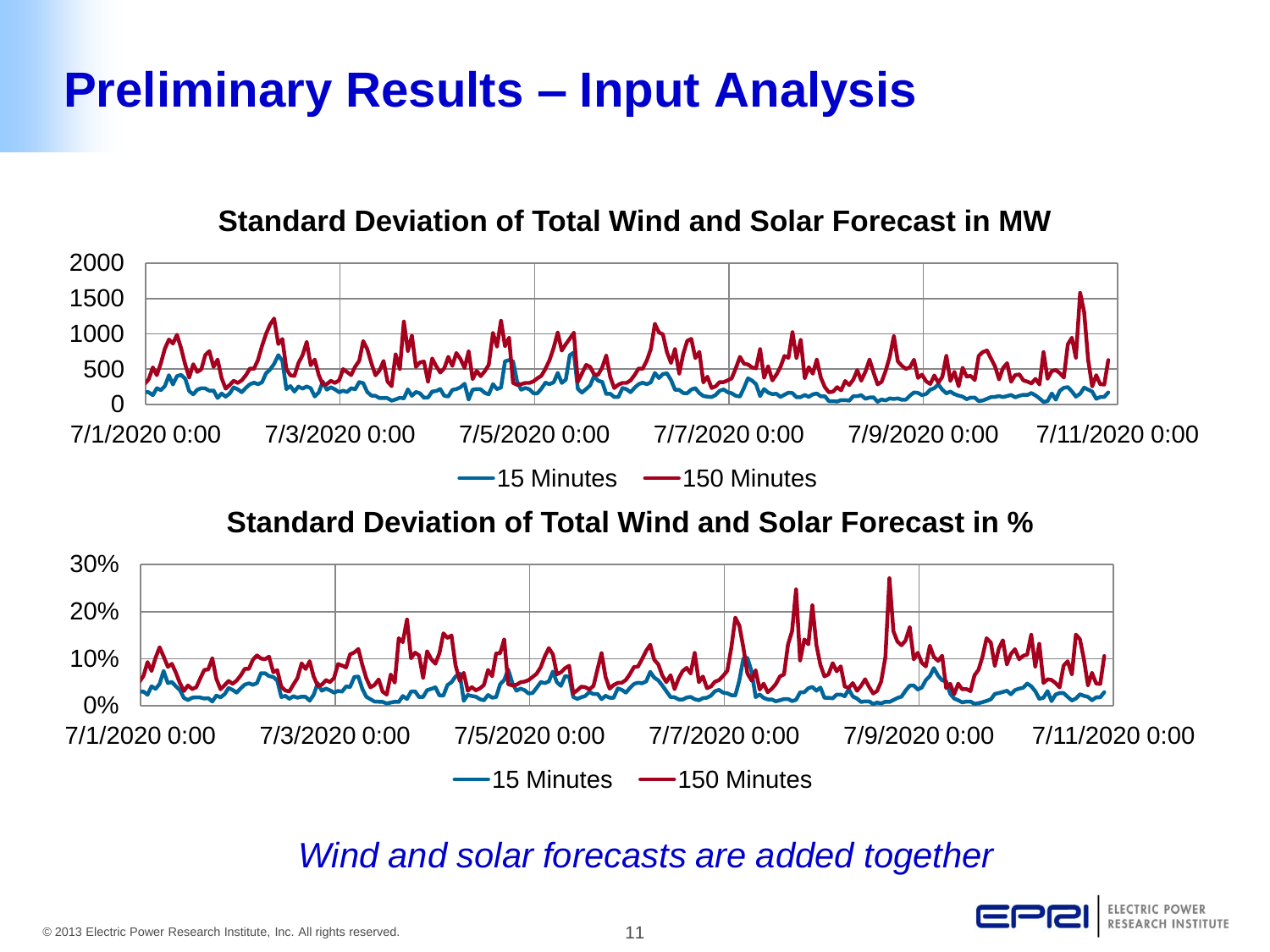

#### **Comparison of Load Following Up Requirements**

### **Comparison of Load Following Down Requirements**



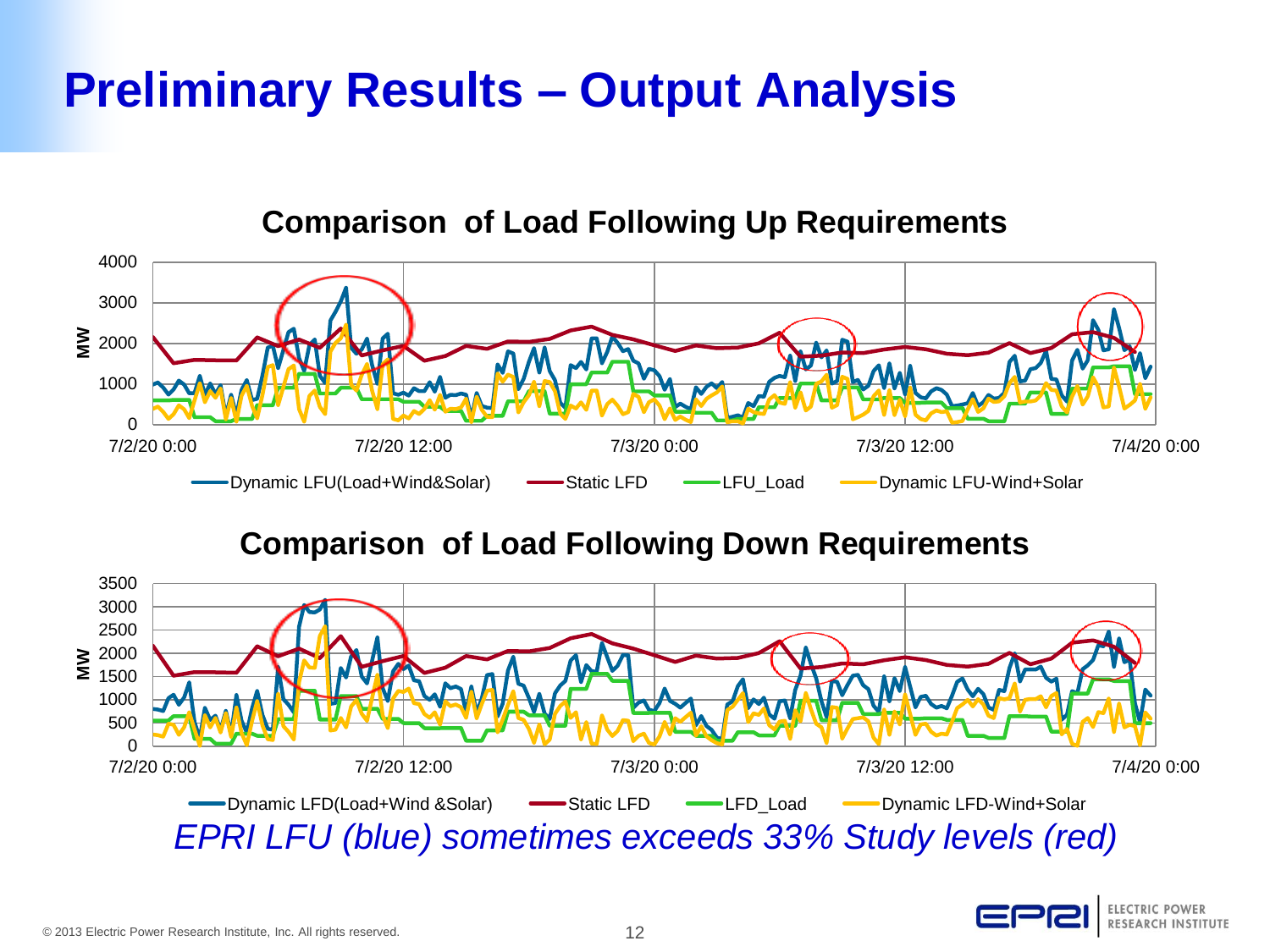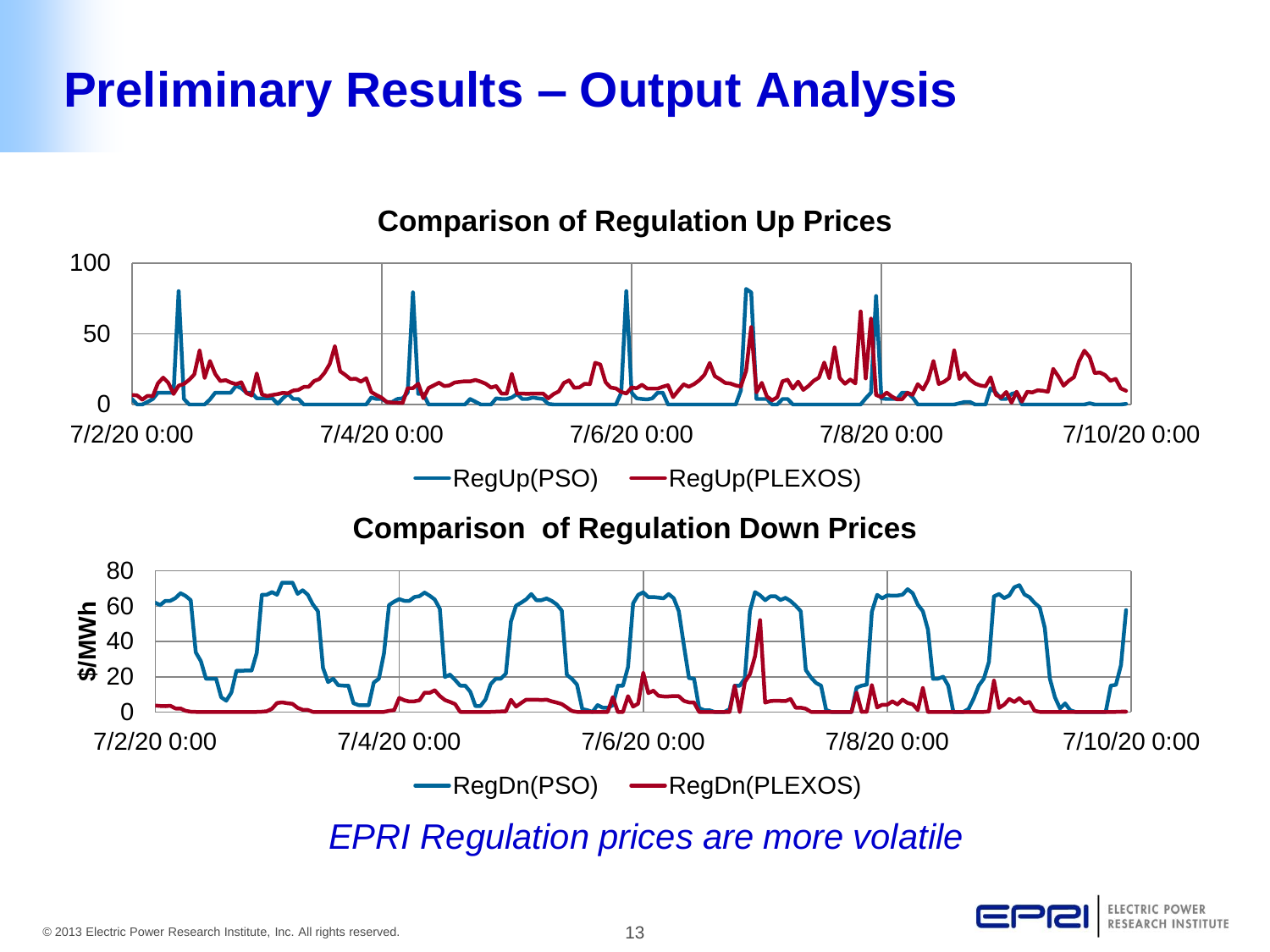#### **Wind and Solar Forecast Standard Deviation and Dynamic Load Following Procurement**



*Some correlation (0.34) between input uncertainty and LF requirement The marked region has high LF procurement…*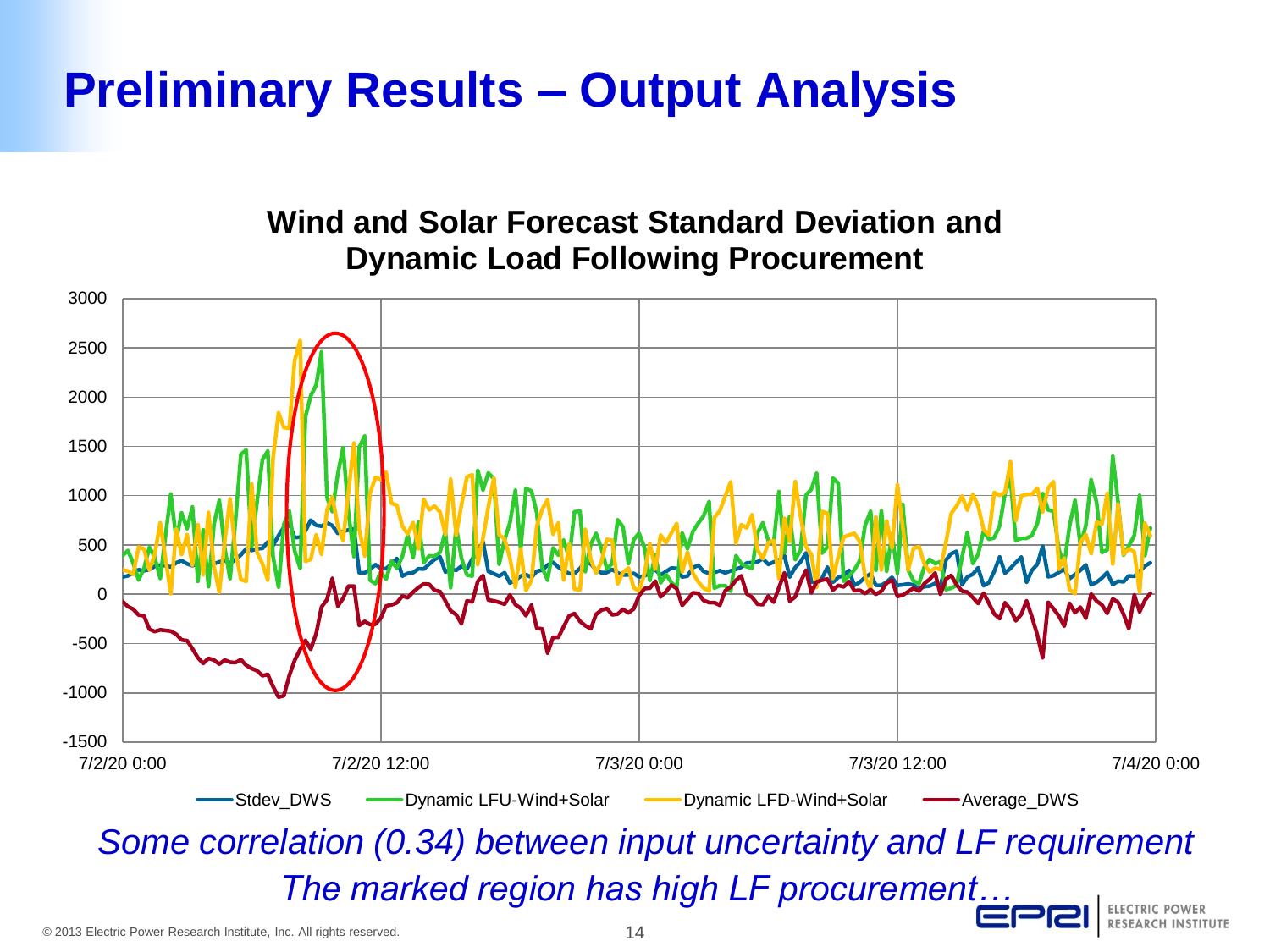### **Wind and Solar Forecast vs Actual Generation**



*… because the forecast is low compared to the actual. We have yet to conduct Monte Carlo analysis.*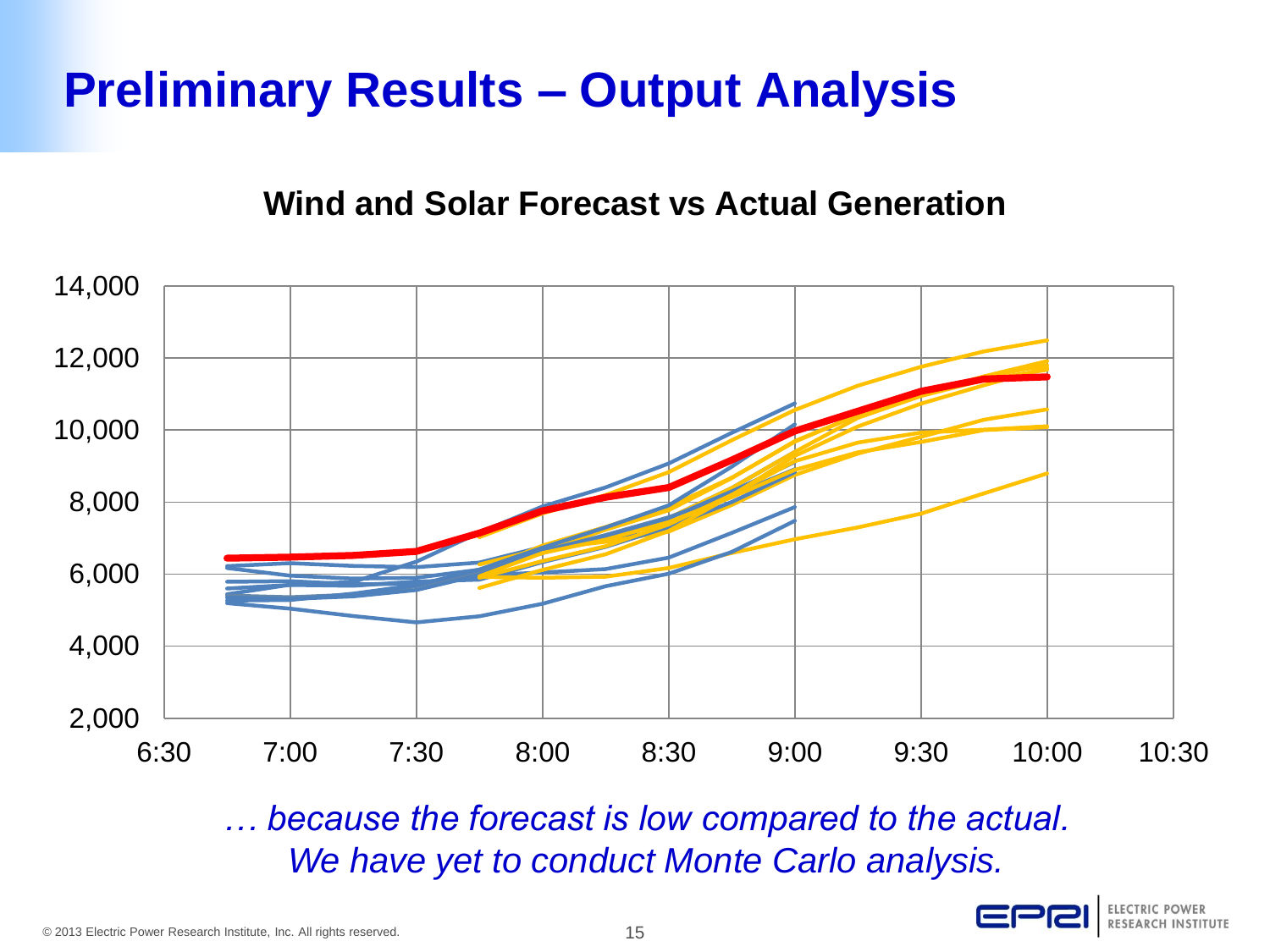# **Conclusions (1 of 3)**

- Leveraged software improvements that allow dynamic procurement of both Load Following Up and Down within the same cycle
- Successfully exercised dynamic reserve procurement simulations on the large WECC planning network model for the California 2020 33% Renewable Integration Study.
	- 2-day rolling horizon of multi-cycle simulations,
	- 2000 generators, 46 zones, and 27 regions
	- 626 commitment and dispatch runs
	- Runtime ~*1 hour* 
		- on Core I7 CPU



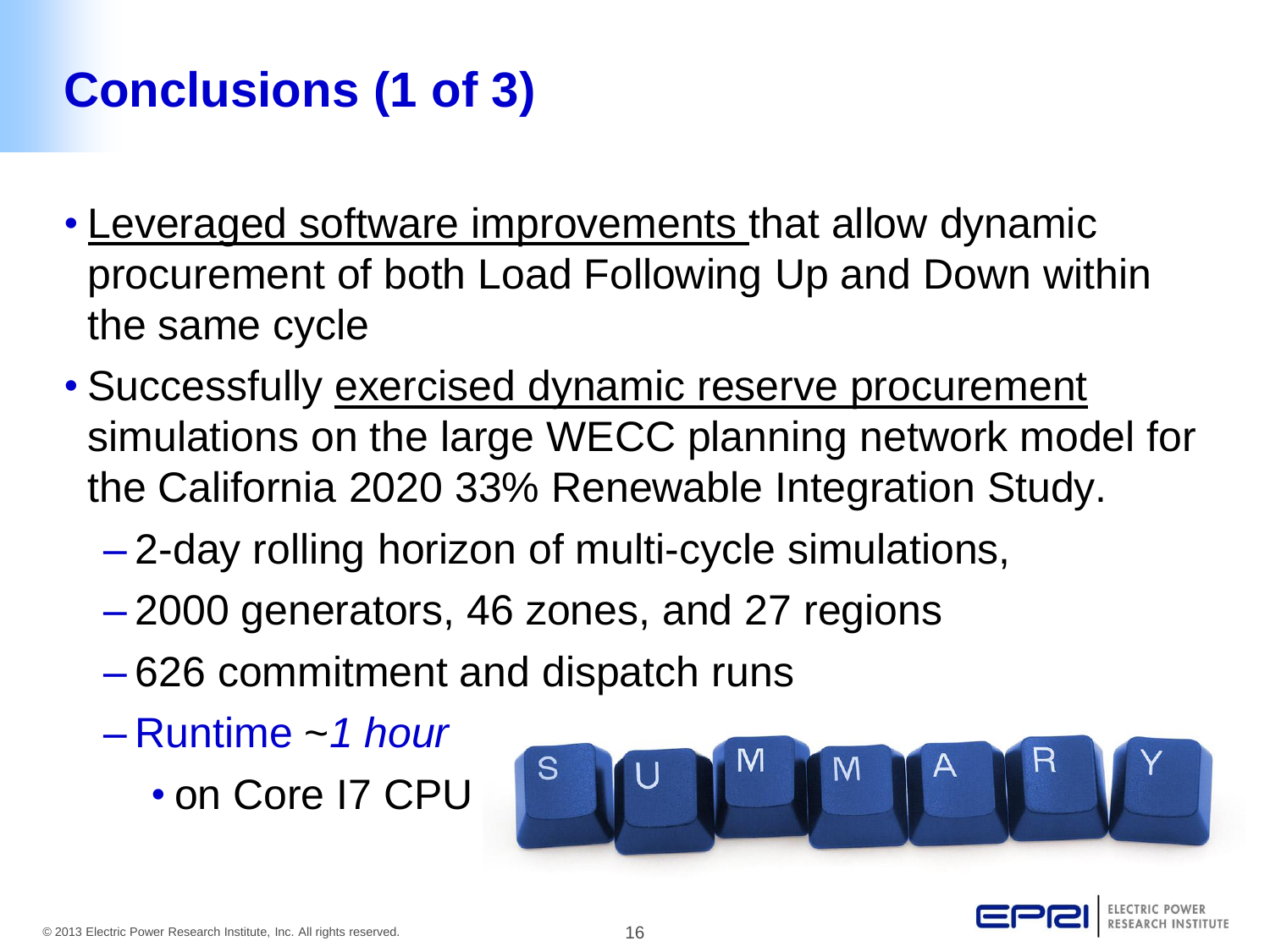# **Conclusions (2 of 3)**

- Data issues are not yet clarified
- Results are preliminary, but continue to prove the concept.
- Project team is advised by California ISO
	- 1. Ensure quality data in the model
	- 2. Benchmark with another tool
	- 3. Clarify differences



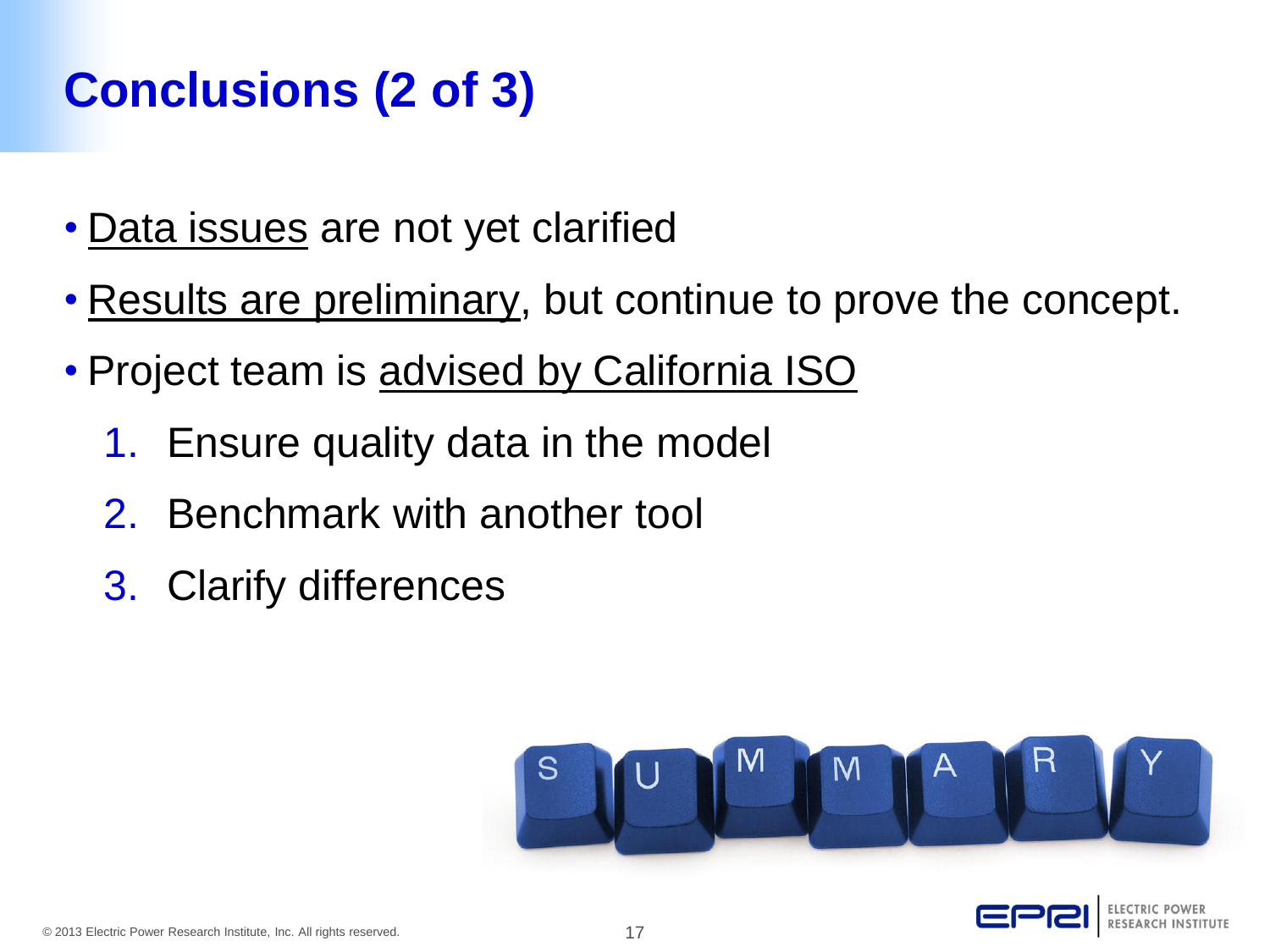## **Conclusions (3 of 3)**

- 33% Study method may overestimate the Load Following reserve requirement
- Stochastic optimization *may be* practical and feasible to adopt for *studying* renewable integration and *use* in the dynamic reserve determination application



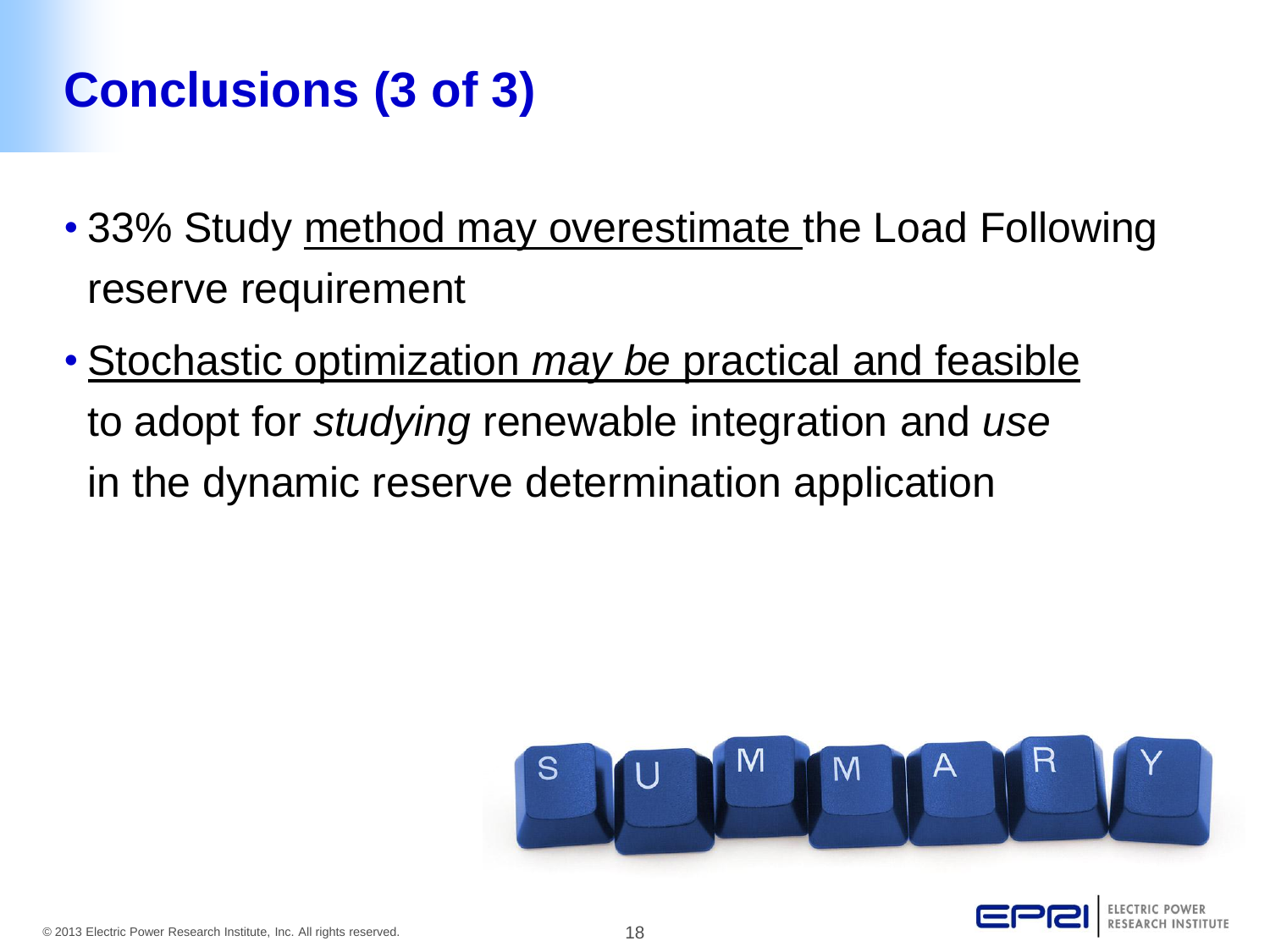### **Further work**

- Perform the study also on a *small system* with well-maintained renewable data
- Perform a *benchmarking* study with another tool
- Reasonably capture *congestion* and reliability impacts
- Evaluate use of decomposition, parallel computing, and large-scale sampling with variance reduction techniques
- Leverage improved processes for representing and generating scenarios